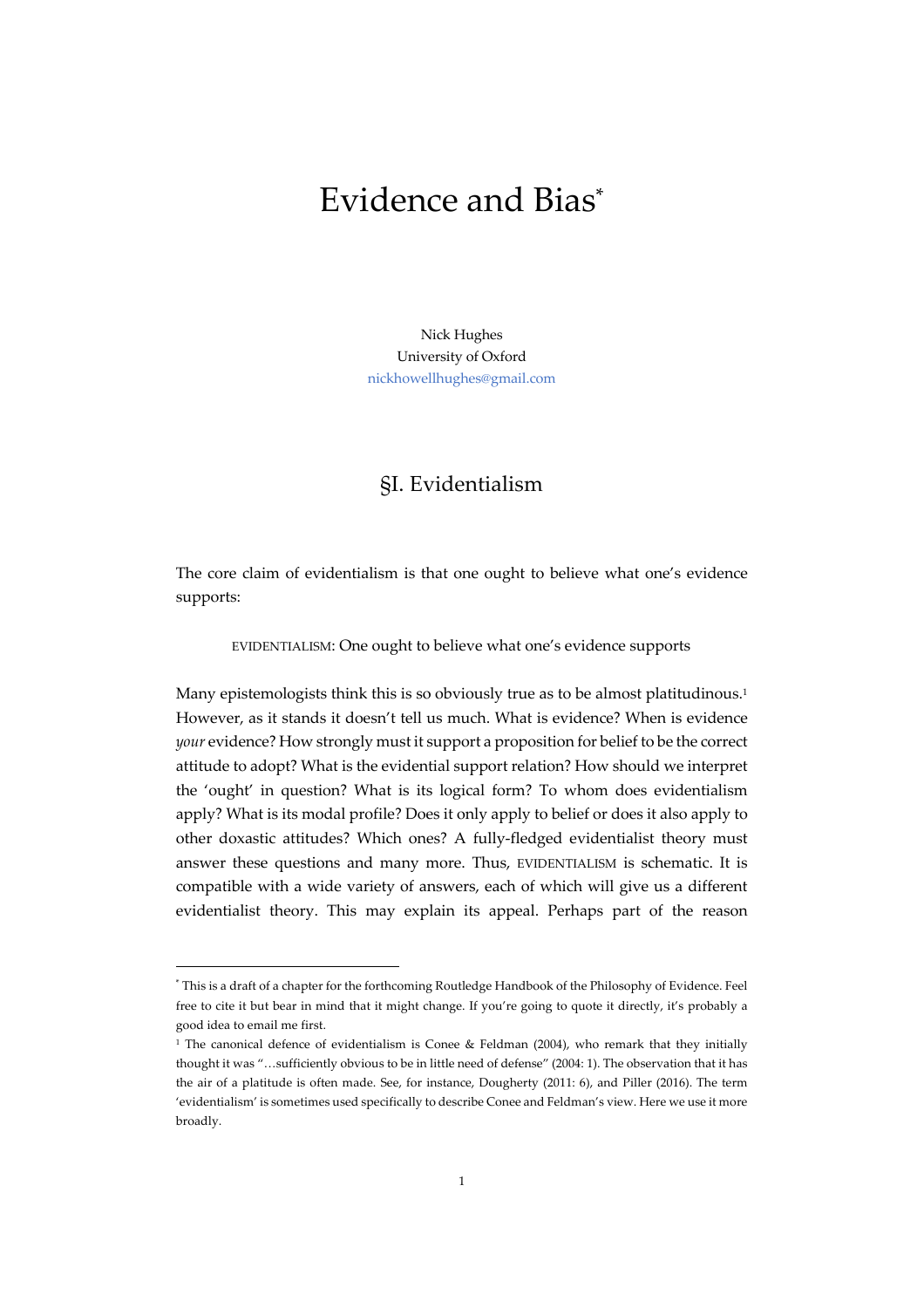evidentialism is so popular is that, with so many flavours on offer, most epistemologists have been able to find at least one to their taste.

To see just how flexible EVIDENTIALISM is, consider two contrasting forms it could take. According to an externalist view we'll call EXACTING EVIDENTIALISM, one's evidence consists of all and only those propositions one knows to be true, and one may believe that p if and only if one's evidence entails that p:

EXACTING EVIDENTIALISM: One's evidence consists of all and only those propositions one knows to be true. One may believe that p if and only if one's evidence entails that p

Since no falsehood is known and no set of truths entail a falsehood, one consequence of EXACTING EVIDENTIALISM is that one must never believe a falsehood. Many evidentialists will be unhappy with this consequence.2 Evidentialists usually think that you ought to be rational, and that rationality is a matter of believing in accordance with your evidence.<sup>3</sup> Since it is sometimes rational to believe falsehoods, they will say that this form of evidentialism is too demanding.

Consider instead, then, an evidentialism at the other end of the spectrum. According to an internalist view we'll call EASY-GOING EVIDENTIALISM, one's evidence consists of a subset of one's non-factive mental states (one's beliefs, phenomenal states, 'intellectual seemings', etc.), and one may believe that p if p is more probable on one's evidence than not-p:

EASY-GOING EVIDENTIALISM: One's evidence consists of a subset of one's nonfactive mental states. One may believe that p if p is more probable on one's evidence than not-p.

EASY-GOING EVIDENTIALISM does not entail that one must never believe a falsehood. In fact, it is very undemanding indeed. Suppose you believe that the coin you are about to flip is biased 51% towards Heads, and none of your other non-factive mental states conflicts with this belief. EASY-GOING EVIDENTIALISM says that you may believe that the coin will land heads even before flipping it and seeing the result.

<sup>2</sup> One exception is Williamson (2013, forthcoming) who embraces it. For criticism of Williamson, see Cohen & Comesana (2013, forthcoming)

<sup>3</sup> We will take on-board the assumption that you ought to be rational here. Williamson (2017) distinguishes between two notions of rationality and argues that on only one of them is rationality a matter of believing in accordance with you evidence.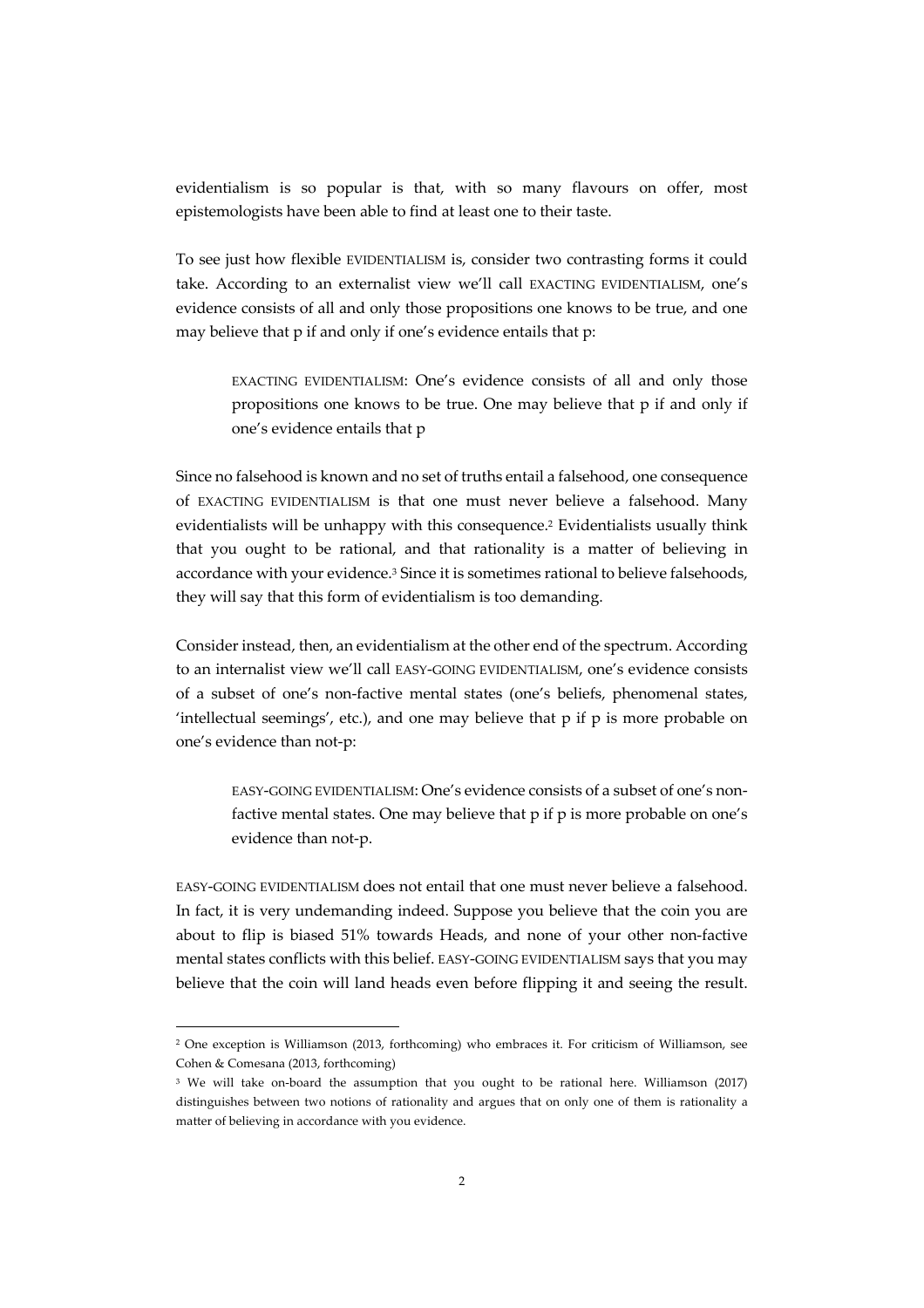Many evidentialists will be unhappy with this consequence. Intuitively, rationality requires you to suspend judgement on how the coin will land until you see the result. For this reason, they will say, EASY-GOING EVIDENTIALISM is not demanding enough.

There is a vast gulf between these two forms evidentialism could take.4 Most epistemologists, whether they are internalists or externalists, would reject both and go for something in-between. But how should we narrow down the options? In this chapter, we'll look at how empirical work on bias in cognitive and social psychology can help us to do so, and, ultimately, whether this work motivates rejecting evidentialism altogether. As we will see, the existence of biases has far-reaching implications for epistemology, though not for the reasons one might have expected.

#### §II. Bias

One often-touted virtue of evidentialism is that it provides a principle for beliefformation that we are, despite all our flaws, capable of following, whilst at the same time being suitably connected to the epistemic *telos* of truth.5 Is that right? Empirical work on bias gives us a reason to be sceptical about the first claim. Over the last fifty years, cognitive and social psychologists have repeatedly put to the test Aristotle's definition of man as a rational animal. Many have viewed the results as a blow to our self-satisfied self-image. According to the dominant 'irrationalist' narrative, empirical work shows that we are prone to a range of irrational biases in reasoning and doxastic attitude formation.<sup>6</sup> Since a comprehensive overview of this large body of research is impossible, we will focus here on a handful of biases that should be of special interest to epistemologists, and to evidentialists in particular.

#### §2.1. Hindsight Bias

First up: hindsight bias. This is a phenomenon whereby people who know the outcome of an event judge it to be more probable on the evidence available before

<sup>4</sup> Equally clearly, neither is a fully-fledged theory, but this is unimportant for our purposes.

<sup>5</sup> Conee & Feldman (2004), *et al.* It is sometimes argued that we should reject more demanding forms of evidentialism like EXACTING EVIDENTIALISM because we are not capable of following them. See Srinivasan (2015), Hughes (2019a) and Lasonen-Aarnio (2020) critical discussion of this idea.

<sup>6</sup> For a good overview, see Gilovich *et al.* (2002)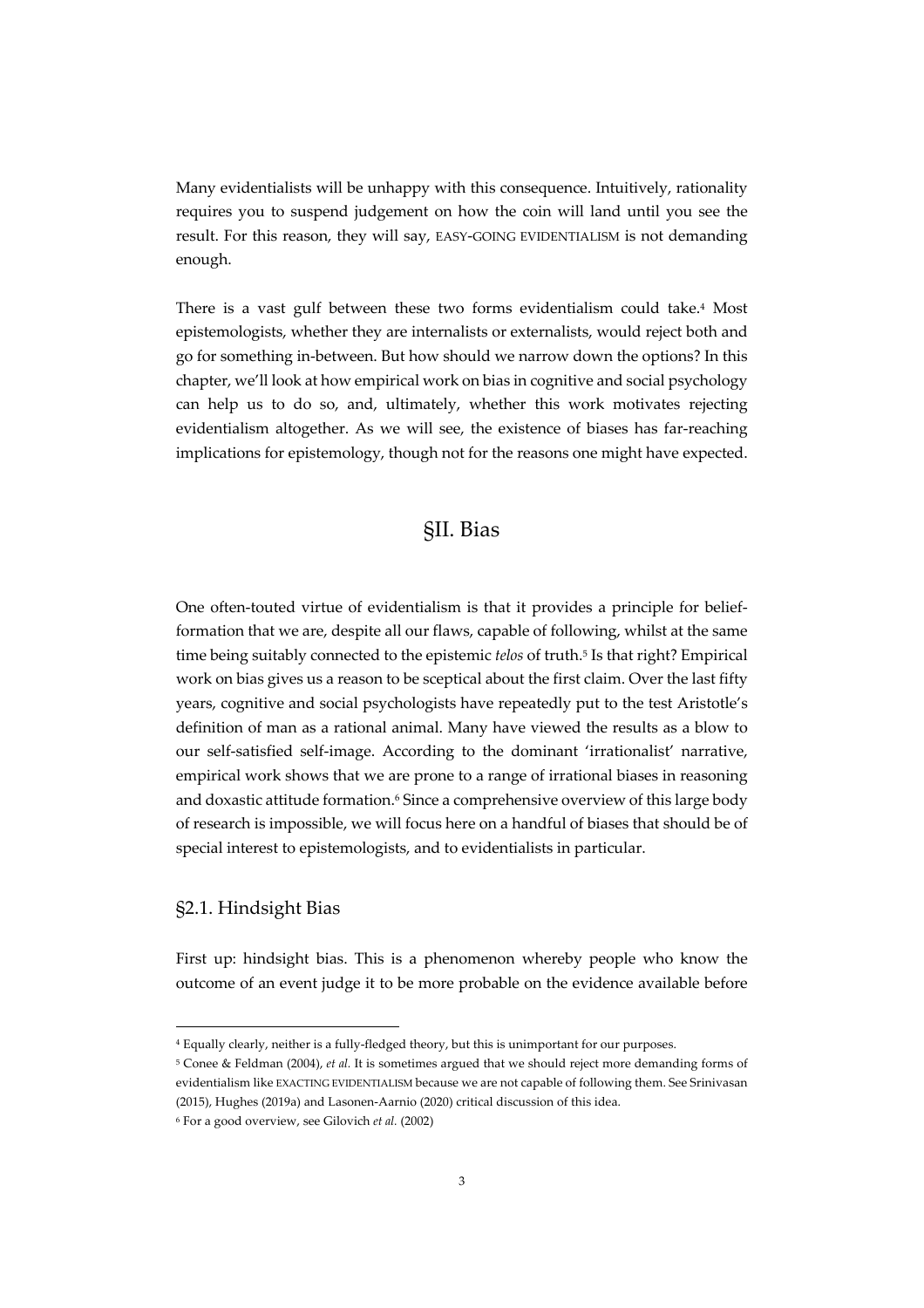the outcome than do people who are ignorant of the outcome. Neal Roese and Kathleen Vohs (2012) offer an example: "A voter might believe that after accepting the Democratic nomination for president in August 2008, Barack Obama's chances of winning the U.S. presidency was about 60%. After Obama's victory in November 2008, this same voter might look back, see the victory as more predictable than it was before the outcome was known, and conclude that Obama's chances were at least 80% at the time of the convention". Hundreds of studies have confirmed that people exhibit hindsight bias.7 It affects judgements about topics as diverse as terrorist attacks, medical diagnoses, and accounting and auditing decisions.<sup>8</sup> It has been documented in people from a variety of cultures, and across age-groups.9 It is widely regarded by psychologists as irrational.

#### §2.2. Biased Assimilation

Next: biased assimilation. As Charles Lord *et al.* (1979) describe it, this is a tendency people have to "accept confirming evidence at face value whilst subjecting disconfirming evidence to critical evaluation, with the result that they draw undue support for their initial positions". An example: Scott Plous (1991) selected two groups of experimental participants. The first group strongly supported the use of nuclear energy, the second group strongly opposed it. Both groups were given the same literature on the risks and rewards of nuclear energy. Each group drew support for their pre-existing views from the literature – the pro-nuclear-energy group judged that on balance the arguments within the literature supported its use, the anti-nuclear-energy group drew the opposite conclusion. Like hindsight bias, biased assimilation is robustly documented and widely regarded by psychologists as irrational. Biased assimilation is often thought of as one part of a broader phenomenon known as 'confirmation bias'.

#### §2.3. Selective Exposure

Raymond Nickerson describes confirmation bias as "…the seeking or interpreting of evidence in ways that are partial to existing beliefs, expectations, or a hypothesis in hand" (1998: 175). The 'interpreting' part is biased assimilation. The remainder – the seeking – is known as 'selective exposure'. The observation that we prefer to

<sup>7</sup> Roese & Vohs (2012)

<sup>8</sup> For terrorist attacks, see Fischhoff *et al.* (2005). For medical diagnoses, see Arkes *et al.* (1988). For auditing decisions, see Peecher & Piercey (2010)

<sup>9</sup> RF. Pohl *et al.* (2002), Bernstein *et al.* (2011).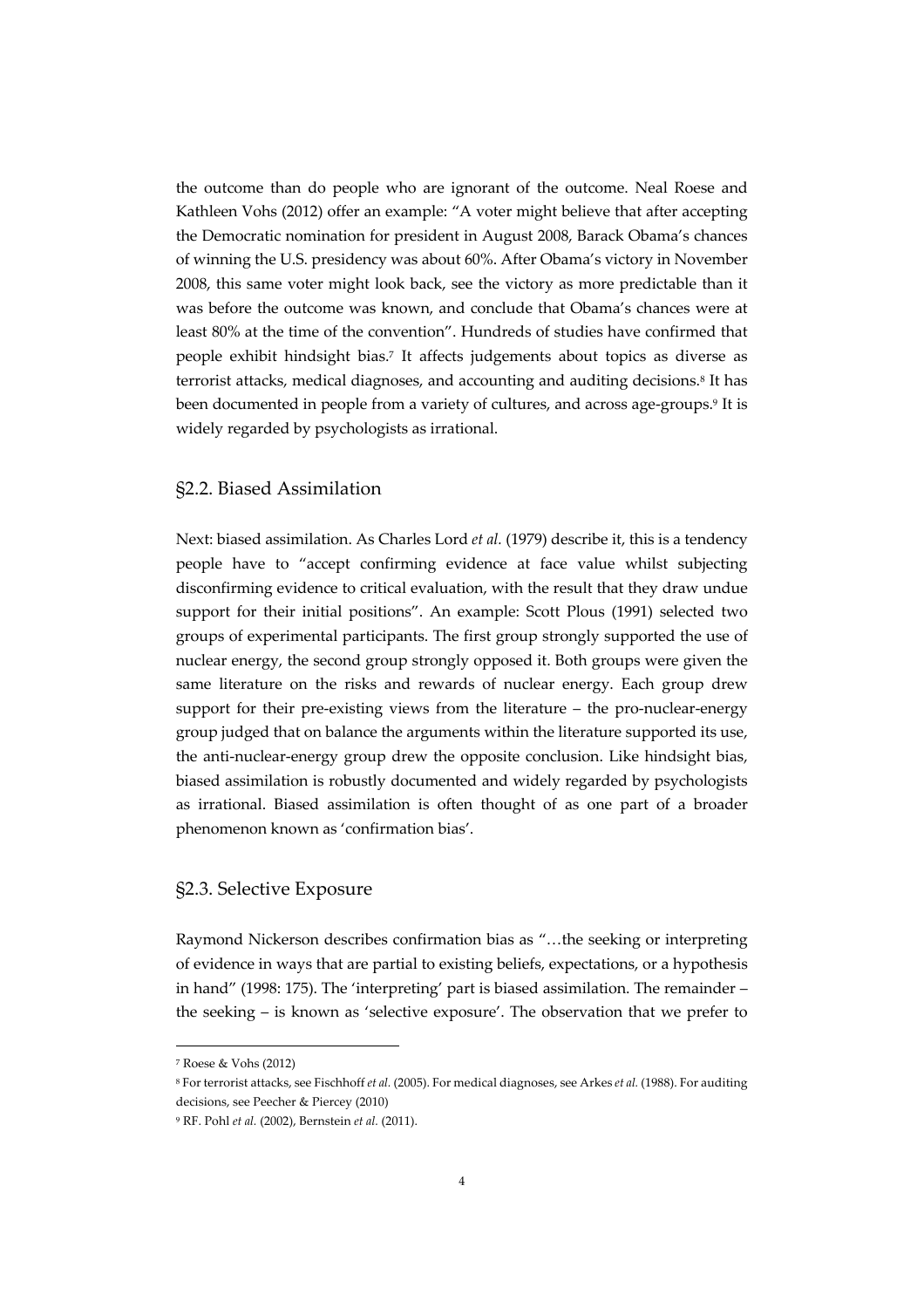gather evidence that confirms our pre-existing beliefs and avoid evidence that disconfirms them is not new. In 1620 Francis Bacon wrote that "The human understanding when it has once adopted an opinion (either as being the received opinion or as being agreeable to itself) draws all things else to support and agree with it". (2008). A retro example: Sweeney and Gruber (1984) found that relative to Undecideds and supporters of George McGovern, Richard Nixon's supporters reported less interest in, and paid less attention to, information related to the Watergate scandal. More recently, selective exposure has been invoked to explain the existence of online echo chambers.10 As with the other biases we have looked at it is empirically well-confirmed and widely regarded as irrational.

#### §2.4. Implicit Bias

Finally: implicit bias. This is a multifaceted concept. One aspect of it is a phenomenon whereby people's judgements are unconsciously influenced by prejudices and stereotypes.<sup>11</sup> For example, Jennifer Saul notes that "...the same CV is considered much better when it has a typically white rather than typically black name, a typically Swedish rather than typically Arab name, a typically male rather than typically female name, and so on". (2013: 244) Unsurprisingly given its obvious ethical and political implications, implicit bias is one of the most studied and discussed human biases. Once again, beliefs formed as a result of the influence of the bias are widely taken to be irrational.

### §III. Introspection

These are just a handful of a large number of biases in reasoning and doxastic attitude formation that empirical work in cognitive and social psychology appears to have uncovered. Taken at face value, this work seems to show that we aren't nearly as good at believing what our evidence supports as many philosophers have assumed. Bad news for the Aristotelian image of man. Worse still, empirical work also suggests that we are usually quite clueless about our biases. Not because we're lazy, but, because most biases operate at a sub-personal level we have little to no introspective access to their influence on us.12 As Timothy Wilson and Nancy Brekke

<sup>10</sup> Quattrociocchi *et al.* (2016)

<sup>11</sup> For a useful introduction to the philosophical dimensions of implicit bias, see Brownstein (2019) <sup>12</sup> Wilson (2002)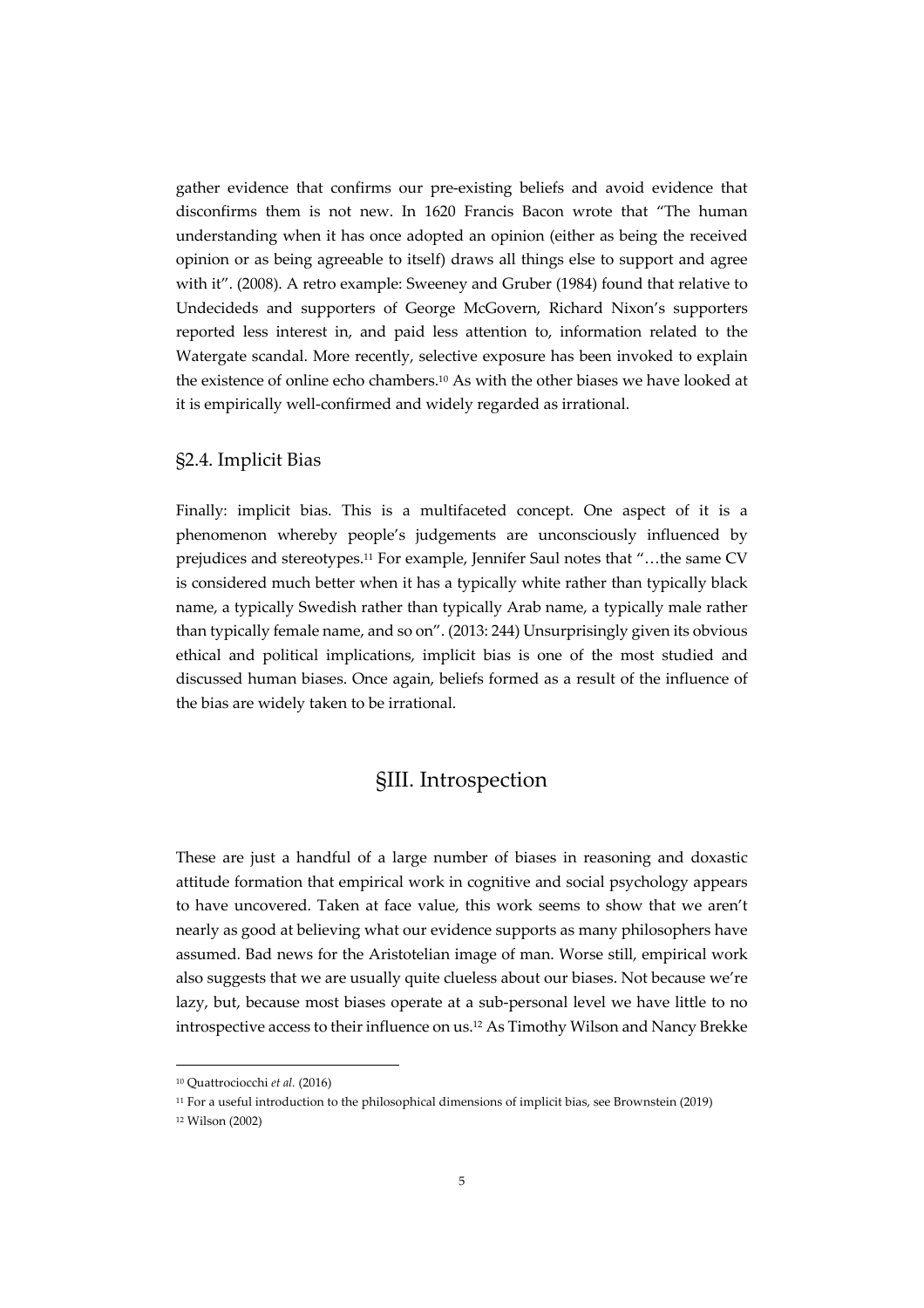put it, unlike bad food "Human judgements – even very bad ones – do not smell" (1994: 121).

You might think that you're an exception: others might not be able to recognise their biases, but you have a good nose, and your beliefs aren't off. This is predictable. Studies by Emily Pronin and colleagues suggest that whilst people are reasonably good at detecting bias in others, they are, by-and-large, blind to the influence of their own biases.13 They hypothesize that this asymmetry can be explained by what they call 'introspection illusion' – the illusion that introspection is more reliable a method of gaining knowledge of one's thoughts, feelings, motives, intentions, and other aspects of one's mind than it actually is. Kristoffer Ahlstrom-Vij summarises the point nicely: "Since the processes that give rise to bias tend to operate on a subpersonal level, outside the scope of our introspective gaze, our search [for them] tends to come up empty. From the fact that our search comes up empty, we then infer an absence of bias – despite the fact that such a search is more or less *guaranteed* to come up empty, given the inaccessibility of the relevant mechanisms" (2013: 280).14

The fact that the influence of many of our biases is introspectively undetectable makes debiasing difficult. Ahlstrom-Vij identifies two hurdles. First, since people don't see themselves as biased, they are not motivated to engage in debiasing in the first place – if it ain't broke, why fix it? Second, even when people can be persuaded to engage in debiasing efforts there is a risk of both undercorrection and overcorrection. Studies on debiasing have shown that we are prone to both errors.15 In general, the results of work on debiasing are disappointing. It is possible to reduce (if not eradicate) the influence of certain biases, but only with time and effort, and the results are usually only temporary. There is no silver bullet.

# §IV. Optimism?

According to the irrationalist narrative we are riddled with all manner of biases and there is little we can do about it. It is not difficult to find implications for evidentialism within this story. For one thing, it is hard to see how it can be squared

<sup>13</sup> Pronin (2009)

<sup>14</sup> Kornblith (2012) also makes this point

<sup>15</sup> Wilson (2002)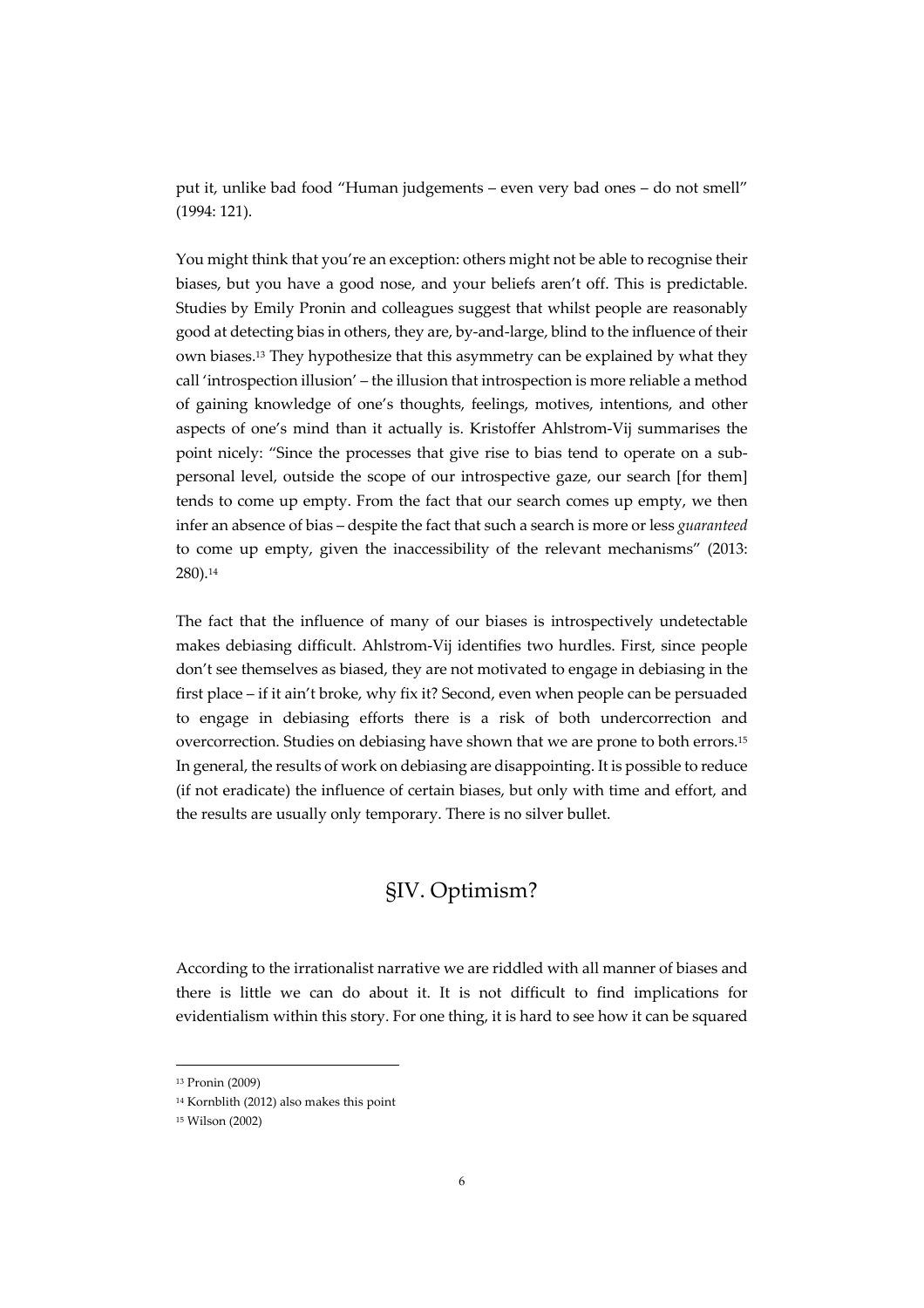with internalism. Ultimately, I think this is correct. Indeed, I think that unconscious biases have profound implications for the formulation of evidentialism and may even require us to give it up altogether. But before we see just why this is, it will be useful to first look at how some psychologists and philosophers have pushed back against the irrationalist narrative. Not everyone agrees that the situation is as bleak as irrationalists portray it to be.

One source of resistance points to the recent replication crisis in psychology. Many of the seminal studies which kick-started the irrationalist narrative have not been successfully replicated.16 This casts some doubt on the narrative. Another does not question the studies themselves, but rather their interpretation. According to one school of thought, most closely associated with Gerd Gigerenzer and the ABC research group, many of our so-called biases should not be thought of as irrational, but rather 'ecologically rational' – rational for creatures like ourselves with limited time and computational powers, who cannot conform to the canons of ideal rationality.17 In effect, the proposal is that the cognitive rules we employ that give rise to biases are the best rules for us to employ, given our limitations. We would do worse at achieving our epistemic goals (truth, knowledge, etc.) were we to attempt to use more reliable rules.18 This line of thought should be of interest to those engaged in non-ideal epistemology.

Finally, some epistemologists have questioned the philosophical assumptions made by irrationalists. In a recent article Brian Hedden (2019) has argued that, contrary to received wisdom, hindsight bias is often a perfectly rational response to one's evidence, and not (just) because it is ecologically rational – Hedden maintains that hindsight bias need not even constitute a violation of ideal rationality. Simplifying greatly, he argues that knowledge of an outcome often provides one with a certain kind of higher-order evidence: in particular, it provides one with evidence *about* the evidence that was available before the outcome. Hedden argues that correctly responding to this higher-order evidence will often lead one to display hindsight bias, and that, as a result, this 'bias' need not be in breach of evidentialism's imperative. In a similar vein, Thomas Kelly (2008) and Kevin Dorst (ms.) have used sophisticated theories of higher-order evidence to push back against the idea that confirmation bias is irrational.

<sup>16</sup> Camerer *et al.* (2018).

<sup>17</sup> Gigerenzer *et al*. (2001). Bishop and Trout have put this idea to work in epistemology (Bishop 2000, Bishop & Trout 2004).

<sup>&</sup>lt;sup>18</sup> Of course, even rules that take into account our limitations will sometimes be misapplied.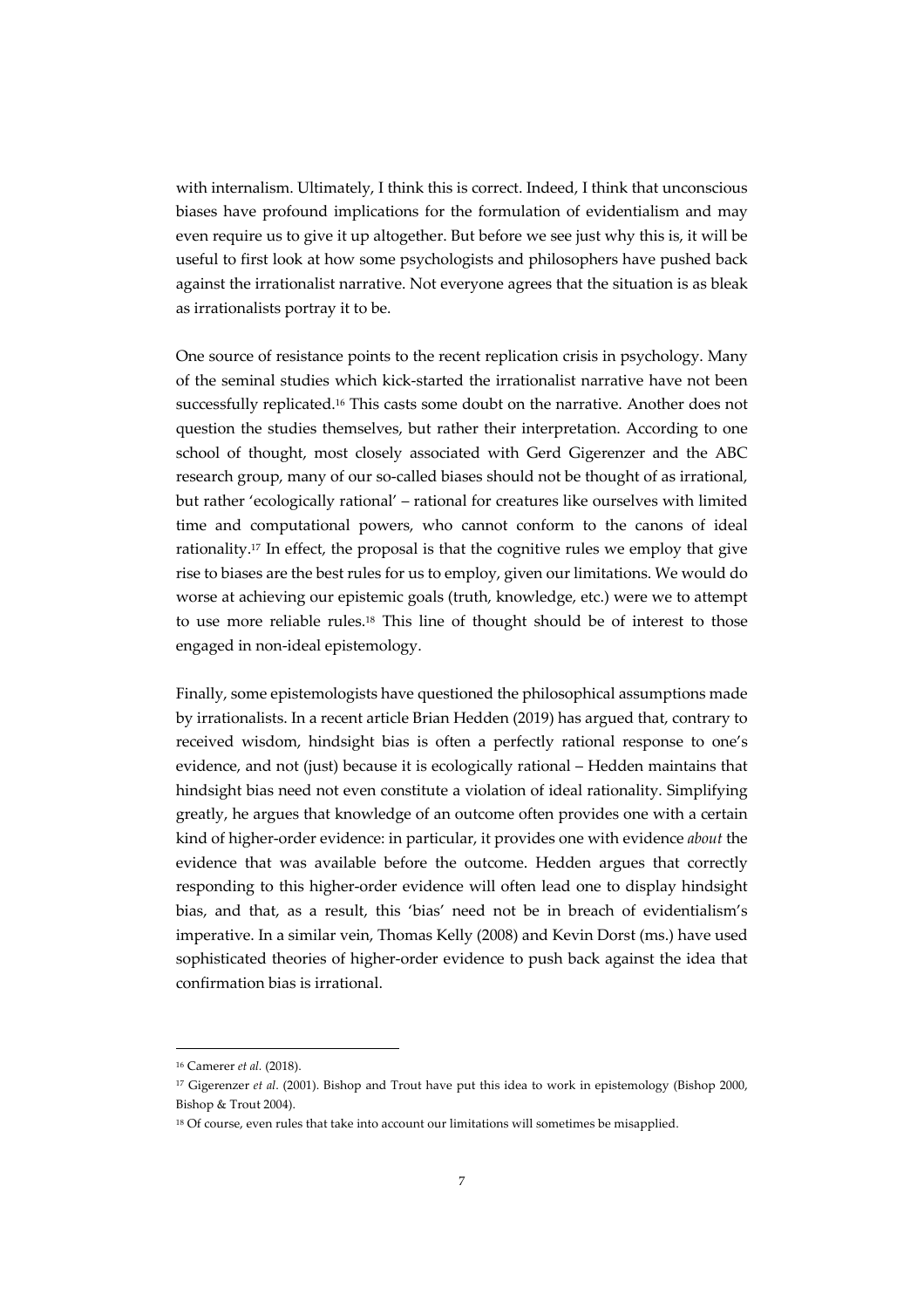It is worth also noting that some evidentialists will be unbothered by selective exposure in the first place. Earl Conee and Richard Feldman (2004, 2011) maintain that even if a person's evidence only favours believing that p because they avoided evidence against p, the resulting belief that p is still epistemically rational. This is because they regard norms of evidence-gathering as practical, rather than epistemic norms (Kelly agrees). Hence, they will deny that a propensity for selective exposure casts doubt on our ability to conform with evidentialism. Evidentialism, they will say, is a thesis about what you should believe given the evidence you actually have; not about what evidence you should have. Finally, Bernhard Salow (2017) has argued that it is *impossible* to intentionally, knowingly, seek out confirming evidence and avoid disconfirming evidence. However, this is compatible with the possibility of unintentionally, unwittingly, doing so, as Salow himself acknowledges.

# §V. Possibility

None of Hedden, Kelly, or Dorst would claim that they have debunked the irrationalist narrative. They do not claim to have shown that every purported cognitive bias is, or could be, epistemically rational. Nor do they claim that the biases they discuss are necessarily rational; only that they can be under certain circumstances. Even if we accept Hedden's arguments, it may be that our actual hindsight judgements do not normally fit with the evidence because we systematically overestimate the import of the higher-order evidence. Similarly, even if we accept Kelly and Dorst's arguments it may be that our actual tendency to seek confirming evidence over disconfirming evidence is too pronounced, or that we give too little weight to disconfirming evidence and too much weight to confirming evidence, with the result that we violate the evidentialist imperative.

Nevertheless, this work does at least call the irrationalist narrative into question. Arguably, it shows that psychologists have been philosophically naïve. When we also take into account the replication crisis and alternative 'ecological' interpretations of the data, perhaps the most reasonable stance to take towards the irrationalist narrative is to suspend judgement. Maybe it is correct, but the case has not yet been decisively made.

Does this mean that reflection on cognitive biases cannot tell us anything about the formulation and prospects of evidentialism? Not necessarily. To see why we need to consider its modal profile. Proponents of the view are not always clear on this,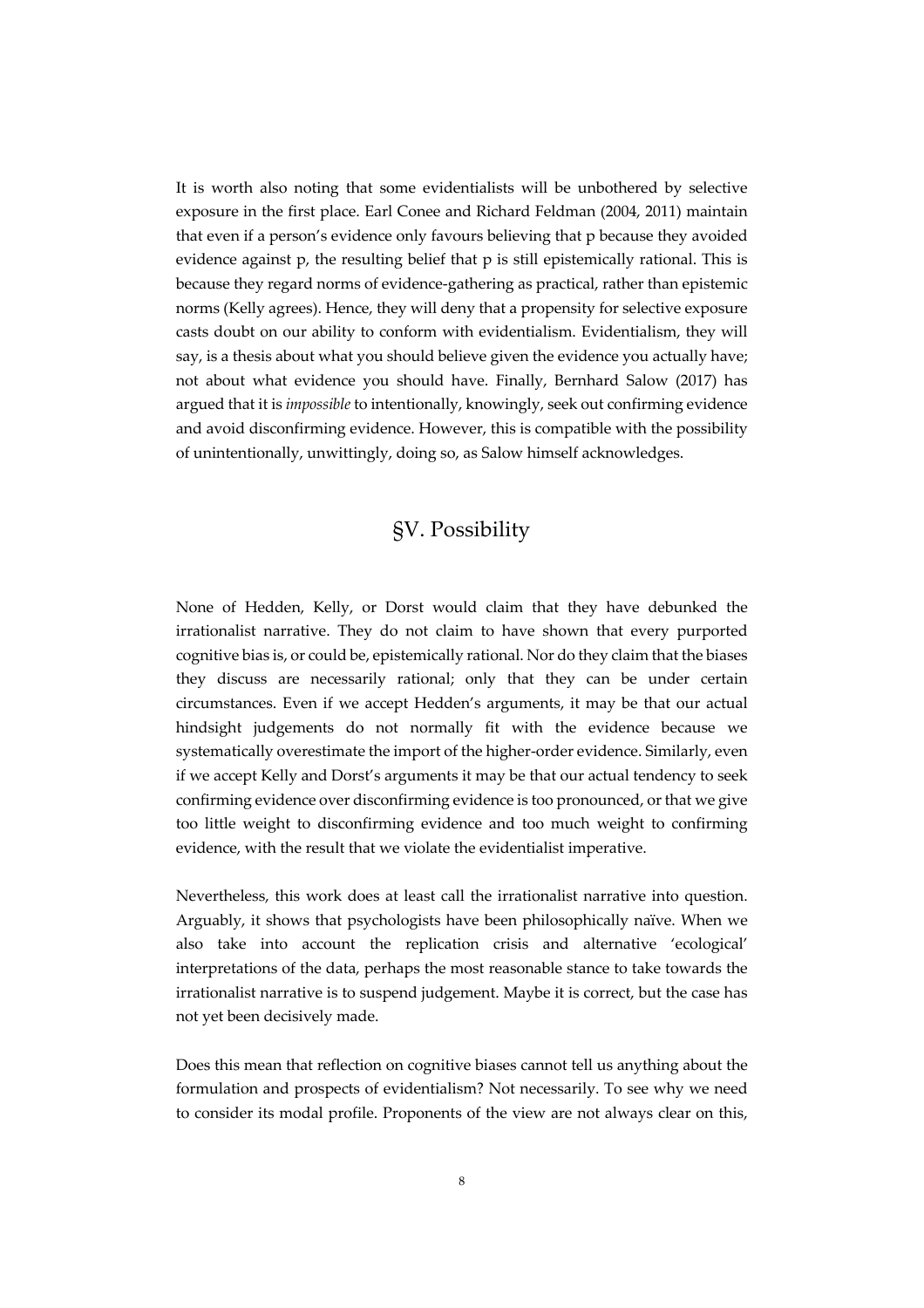but there are good reasons to think that if evidentialism is true, it is necessarily true. Otherwise a lot of the literature would be hard to make sense of. It is difficult to see how modally remote worlds populated by envatted agents, evil epistemic demons, Boltzmann brains, philosophical zombies, infallible oracles, and the like could tell us anything about evidentialism were it merely contingently true: true for us in the actual world but not necessarily true for other agents in other worlds. These worlds, being modally remote, would simply be irrelevant. Yet, evidentialists do not treat them as irrelevant; they go to great lengths to accommodate them.19

This raises the question of what kind of necessity evidentialism is supposed to have. The obvious answer is: metaphysical. But whatever it is, the fact that it has at least enough modal strength to encompass these exotic worlds means that we need not wait for psychology to vindicate or debunk the irrationalist narrative to make use of it in shaping and assessing evidentialism. All we need is for the narrative to describe a *possibility*. And that it surely does. Whether or not we are actually prone to hindsight, confirmation, and implicit bias, we *could* have been, and these biases *could* have operated in a way that leads to violations of evidentialism. Moreover, their influence on us *could* have been introspectively inaccessible.

With this in mind, consider a possible biased agent, Blixa. Let us stipulate that Blixa is unconsciously influenced by hindsight, confirmation, and implicit bias, with the result that he often unwittingly forms irrational beliefs that are not supported by his evidence – he goes beyond anything that ecological rationality or Hedden, Kelly, and Dorst's, arguments would license. Blixa might be an actual person. But even if he is not, he is a *possible* person, and that suffices for our purposes. What does the possibility of someone like Blixa tell us about evidentialism?

### §VI. Internalism

Firstly, it tells us that access internalist versions of evidentialism are untenable. According to access internalists, one is always in a position to know which propositions it is rational for one to believe at any given time.20 Many of Blixa's beliefs are irrational in virtue of their biased etiologies. But since the influence of

<sup>19</sup> Smithies (2019) defence of internalist evidentialism, for instance, discusses all of these worlds.

<sup>20</sup> See Smithies (2019) for an extended argument for access internalism. Many access internalists, including Smithies, use the language of 'justification' rather than 'rationality'. However, they almost always take the two to be synonymous.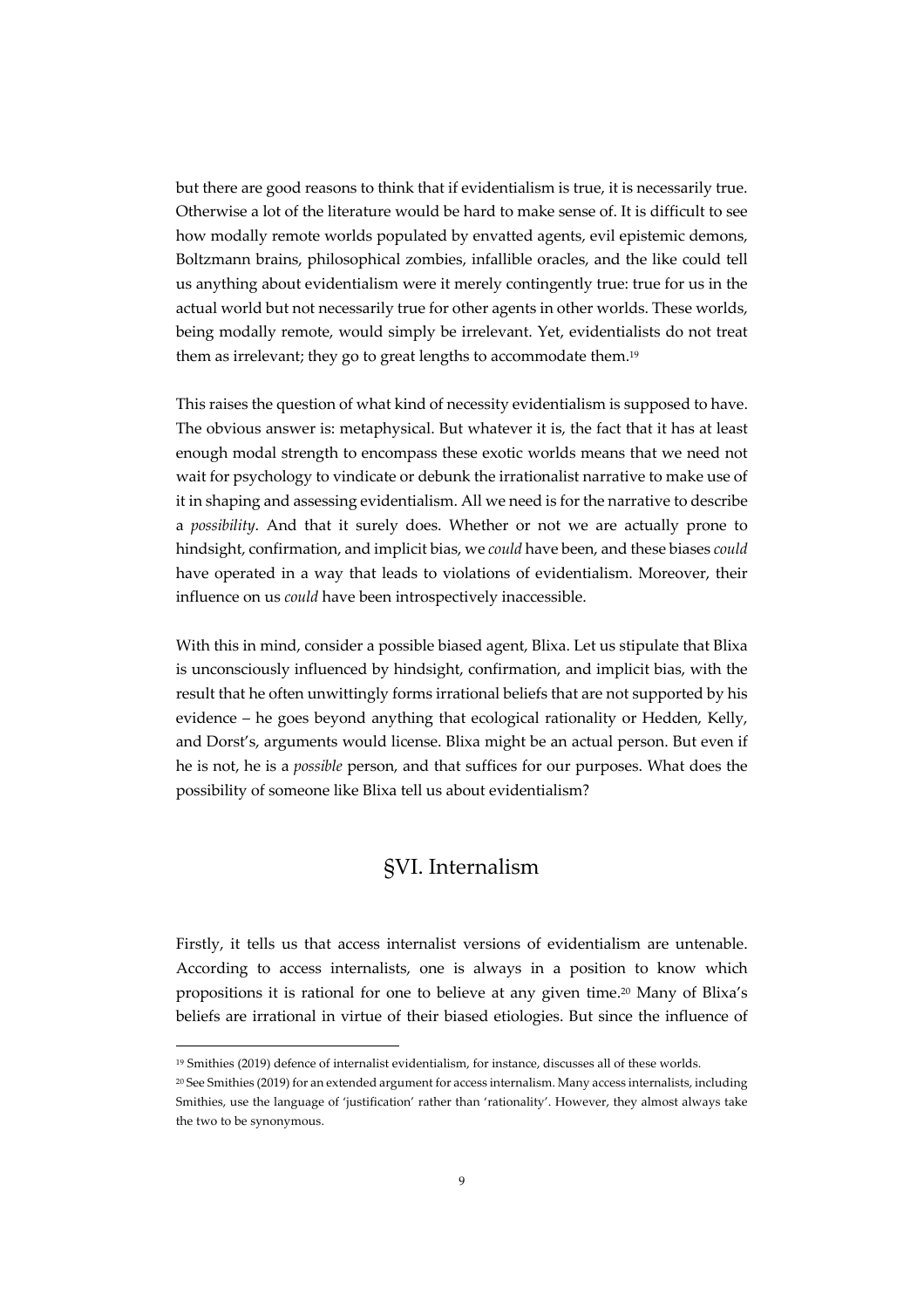these biases is unconscious, Blixa is not in a position to know that they are irrational. It follows that access internalism is false.21 Call this 'the problem of inaccessibility'.

The possibility of Blixa also causes trouble for other internalist evidentialisms. According to internalist 'mentalism', the rationality of a belief supervenes on one's non-factive mental states.22 Plugging this idea into the evidentialist schema, we get the result that one's evidence is comprised entirely of one's non-factive mental states and that what one ought to believe is determined entirely by these states. It is not clear how this proposal can be reconciled with the idea that whether a belief is the result of bias can affect its rational standing. Reconciliation requires proponents of mentalism to show that hindsight, confirmation, and implicit bias can be adequately described solely in terms of non-factive mental states. It is far from obvious that this can be done. Psychologists working on bias do not take evidence to consist of nonfactive mental states. Rather, they almost always (implicitly) take it to consist of worldly facts. So, any internalist re-description of the relevant biases will need to 'internalise' the evidence. The worry is that this process of internalisation will result in non-factive mental states that are *caused by* bias counting as evidence. For example, internalists often take an agent's evidence to consist in, *inter alia*, how things 'seem' or 'appear' to the agent. There is a risk of cases in which it seems or appears to the agent that p only because of the influence of bias. A study by B. Keith Payne (2001) found that participants primed with pictures of black faces were more likely to incorrectly identify pictures of tools as guns than were participants primed with pictures of white faces. Payne hypothesises that this can be explained by the influence of implicit bias. Did it seem or appear to the participants primed with black faces that the picture is of a gun? The natural answer is 'yes'. If so, then this study illustrates the problem. Call it the 'problem of laundered biases'.23

Internalist evidentialism faces another, related, problem (one that, as we will see, it shares with certain kinds of externalist evidentialism). Suppose that, unconsciously wanting to believe that people like him, Blixa engages in selective exposure: he gathers up all the evidence he can to support this belief and avoids acquiring

<sup>&</sup>lt;sup>21</sup> I am not the first to point out that the possibility of bad unconscious etiologies causes problems for internalism. Puddifoot (2016) argues that implicit bias creates difficulties for the view. Srinivasan (forthcoming) argues that it cannot handle beliefs caused by internalised classist, racist, and sexist ideologies. Siegel (2017) argues that beliefs formed on the basis of perceptual experiences with 'hijacked' etiologies are irrational. Since hijacked agents are not usually in a position to know that their experiences have been hijacked, this is a problem for access internalism.

<sup>22</sup> This is Conee & Feldman's (2004) view.

<sup>23</sup> C.f. Siegel (2017).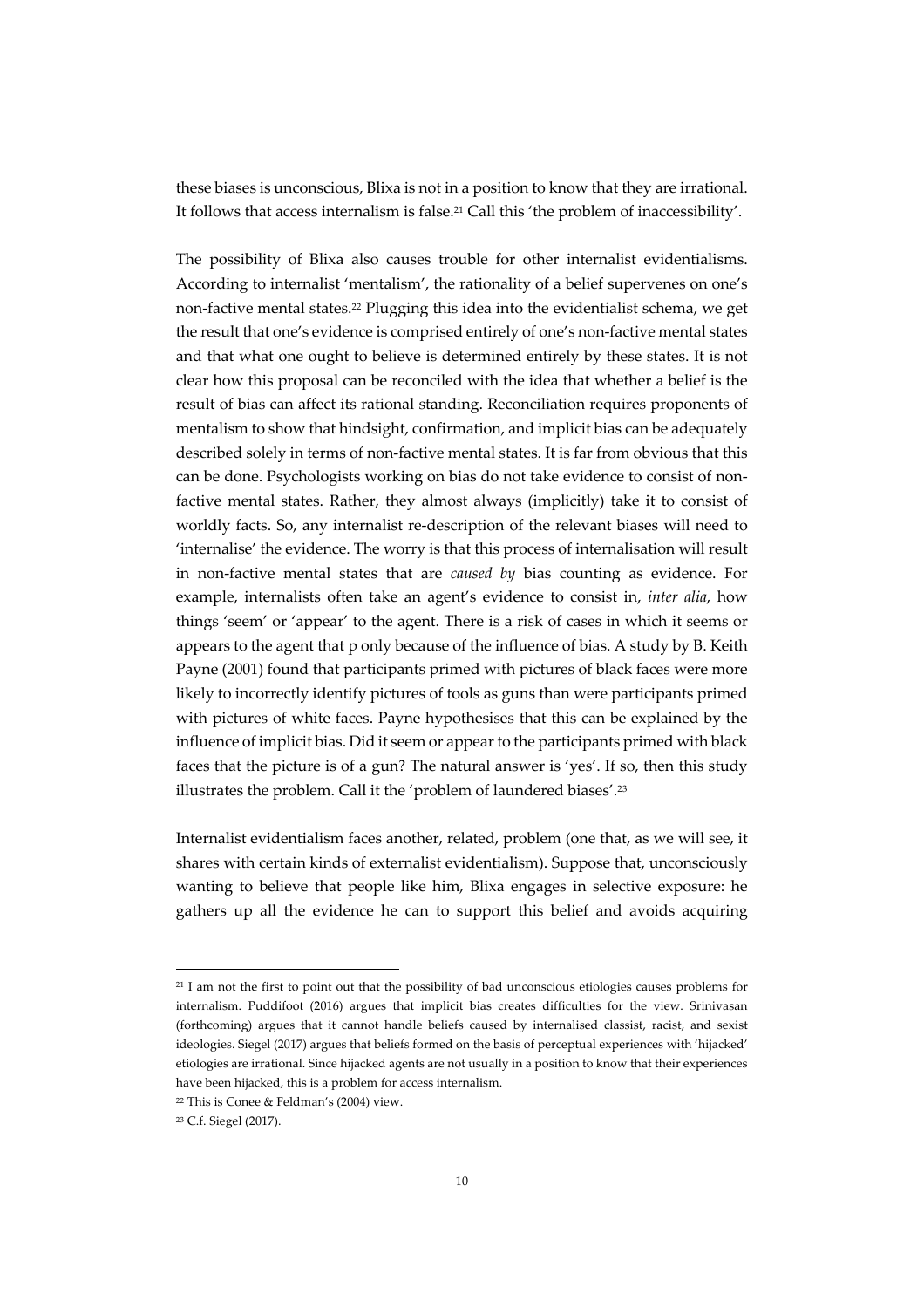counterevidence.24 Is it then rational for Blixa to believe that people like him? Arguably not. The resulting belief is tainted by the means by which the evidence for it was acquired. To avoid having to say that the belief is rational, evidentialists will need to complicate their view. In addition to the condition that one must believe what one's evidence supports they will need to add a further condition: one must not selectively expose oneself to evidence.25 Insofar as the motivation for introducing this condition is *ad hoc*, this is a theoretical cost; the condition is, it seems, not introduced as a natural extension of the core evidentialist idea, but rather simply to patch up the theory against criticism. Call this the 'problem of selective exposure'. As mentioned earlier, some evidentialists will insist that Blixa's belief is rational, reasoning that the rationality of evidence-gathering is a practical rather than an epistemic matter. But there are reasons to be sceptical of this response. Later on, we will look at a theory of epistemic rationality ('dispositionalism') which suggests that it presents us with a false dichotomy.

# §VII. Rationality

Internalists might bite the bullet, of course. They might argue that the influence of unconscious biases has no effect on the rational standing of a belief: biased beliefs can nevertheless be rational beliefs. The claim would not be that such beliefs can be rational because they are ecologically rational (Gigerenzer's line), nor because the alleged 'biases' are no such thing (Hedden, Kelly, and Dorst's line). Rather, internalists might acknowledge that biased beliefs are epistemically suboptimal but maintain that since the influence of the relevant biases is unconscious it cannot make a difference to rationality, nor, *ipso facto*, to what one ought to believe. They might, for instance, insist that seemings and appearances with biased etiologies *are* evidence, and that beliefs based on them are rational in virtue of being supported by the evidence.

As uncomfortable a position as this is to adopt, a certain kind of internalist may be drawn to it. Many philosophers see a tight connection between obligation, blame, and control. According to one broadly Kantian line of thought, at least as popular in ethics as it is in epistemology, if one is blameless for  $\varphi$ -ing, it cannot be that one ought to have done anything other than  $\varphi$ , and an outcome that is beyond one's

<sup>24</sup> In order to side-step Salow's (2017) arguments, we can stipulate that Blixa does not do this intentionally.

<sup>25</sup> C.f. Greco (2005), Baehr (2011), Miracchi (2019), Flores & Woodard (ms.)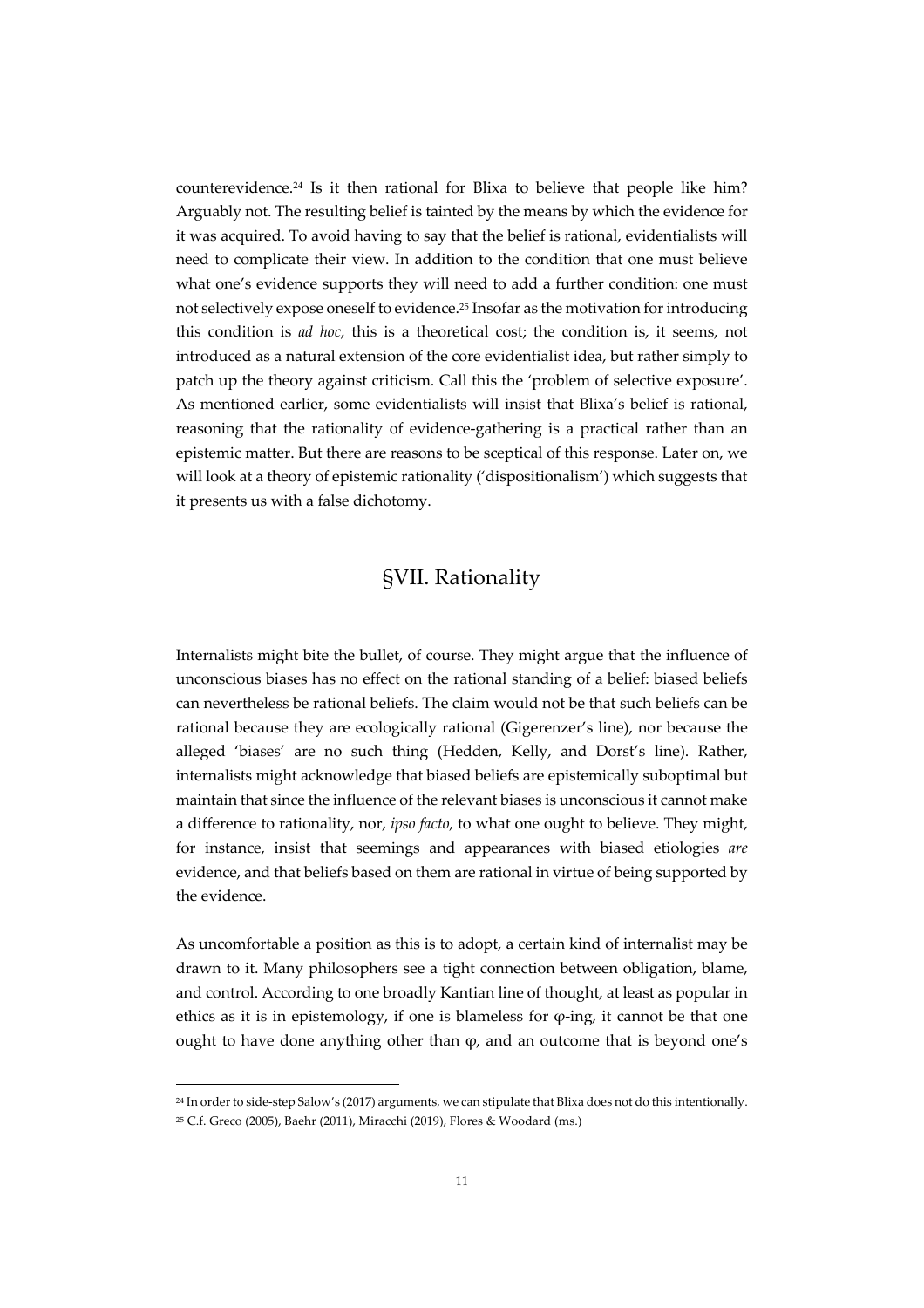control, no matter how unfortunate, is not an outcome for which one can be blamed. It follows that it is always in one's control to do as one ought to. Internalists who endorse this line of thought and maintain that one ought to be rational will infer that one cannot be blamelessly irrational, and that the rationality of a belief cannot depend on factors beyond one's control. Since unconscious influences on belief *are*, in some fairly strong sense, outside of one's control, these internalists will say that they cannot make a difference to rationality. And since they cannot make a difference to rationality, they cannot make a difference to what one ought to believe.

The reasoning here is suspect in a number of ways. Here we will only look at its implausible consequences. Consider these passages from a short story by Vladimir Nabokov:26

"What he really wanted to do was to tear a hole in his world and escape…"Referential mania," Herman Brink had called it. In these very rare cases the patient imagines that everything happening around him is a veiled reference to his personality and existence…Phenomenal nature shadows him wherever he goes. Clouds in the staring sky transmit to one another, by means of slow signs, incredibly detailed information regarding him. His inmost thoughts are discussed at nightfall, in manual alphabet, by darkly gesticulating trees. Pebbles or stains or sun flecks form patterns representing in some awful way messages which he must intercept. Everything is a cipher and of everything he is the theme. Some of the spies are detached observers, such are glass surfaces and still pools; others, such as coats in store windows, are prejudiced witnesses, lynchers at heart; others again (running water, storms) are hysterical to the point of insanity, have a distorted opinion of him and grotesquely misinterpret his actions. He must be always on his guard and devote every minute and module of life to the decoding of the undulation of things."27

The correct response here is not blame, but pity. This is, in part, because the man has no control over his delusions – he is more a victim of them than he is their architect. Yet it is perfectly clear that he is profoundly irrational. There is more to rationality

<sup>26</sup> 'Signs and Symbols' (1948)

<sup>&</sup>lt;sup>27</sup> 'Referential Mania' is a fictional disorder, but we could easily replace it with documented real-world monothematic delusions. People with somatoparaphrenia believe that one or more of their limbs belongs to someone else. People with Cotard delusion believe that they are dead or do not exist. People with Capgras delusion believe that a loved-one has been replaced by an identical-looking imposter. In each case, sufferers produce elaborate confabulations to explain away evidence to the contrary.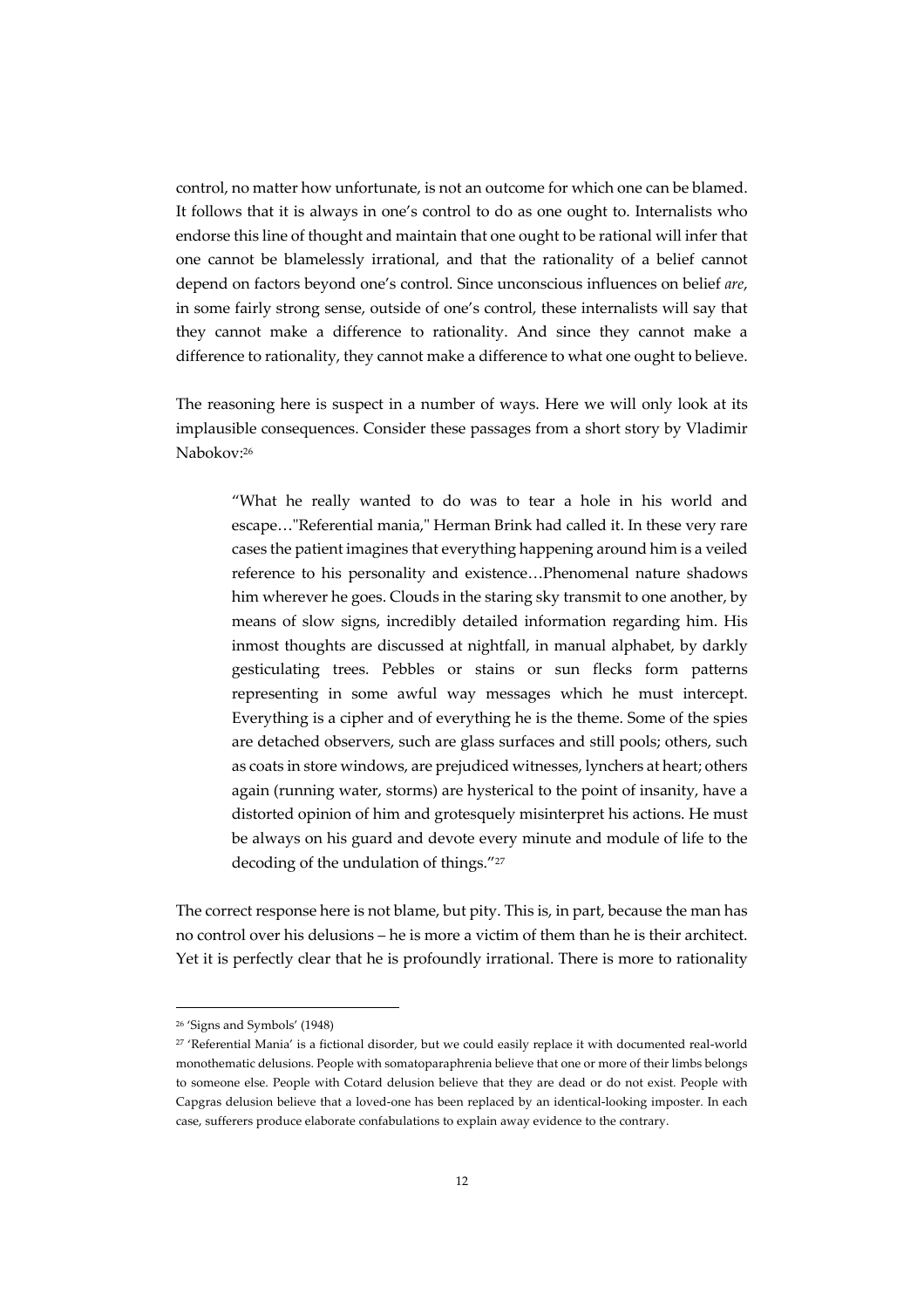than mere blamelessness. So there is no motivation for rejecting the idea that unconscious biases can affect the rationality of belief on the grounds that such biases are beyond our control.

### §VIII. Externalism

Internalist versions of evidentialism have a hard time accounting for the irrationality of biased beliefs. Do externalist versions fare better? At first glance at least some of them seem to. Consider, for instance, EXACTING EVIDENTIALISM. A reminder, it says that:

EXACTING EVIDENTIALISM: One's evidence consists of all and only those propositions one knows to be true. One may believe that p iff one's evidence entails that p

EXACTING EVIDENTIALISM does not by itself deliver the result that biased beliefs are irrational. This is because it is about the conditions under which one has justification to believe that p, not about the conditions under which a belief that p is justified. In other words, it is about *propositional* rather than *doxastic* justification. For all EXACTING EVIDENTIALISM says, one's belief that p may be rational even though it is the result of bias, provided that one's knowledge entails that p, even if one's belief isn't based on that entailing knowledge. However, proponents of EXACTING EVIDENTIALISM will not accept this verdict. They will supplement the view with a theory of doxastic justification. An obvious supplement is the theory that one's belief is justified just in case it is knowledge.28 And this view – the 'knowledge norm of belief' – can easily explain why bias-infected beliefs are not rational: a biased etiology usually precludes a belief from being knowledge.

At least one version of externalist evidentialism appears to be able to account for the irrationality of biased beliefs, then. Externalists should not be too sanguine, however. As we have already noted, most epistemologists will be unhappy with EXACTING EVIDENTIALISM, the knowledge norm of belief, and similar truth-entailing views. If anything is consensus in epistemology, it is that false beliefs can be rational. If you mistakenly believe that the white table in front of you is red because, unbeknownst to you, it is illuminated by a red light source, then you are no less

<sup>28</sup> Sutton (2005, 2007), Littlejohn (2013, 2019), Williamson (2013, forthcoming)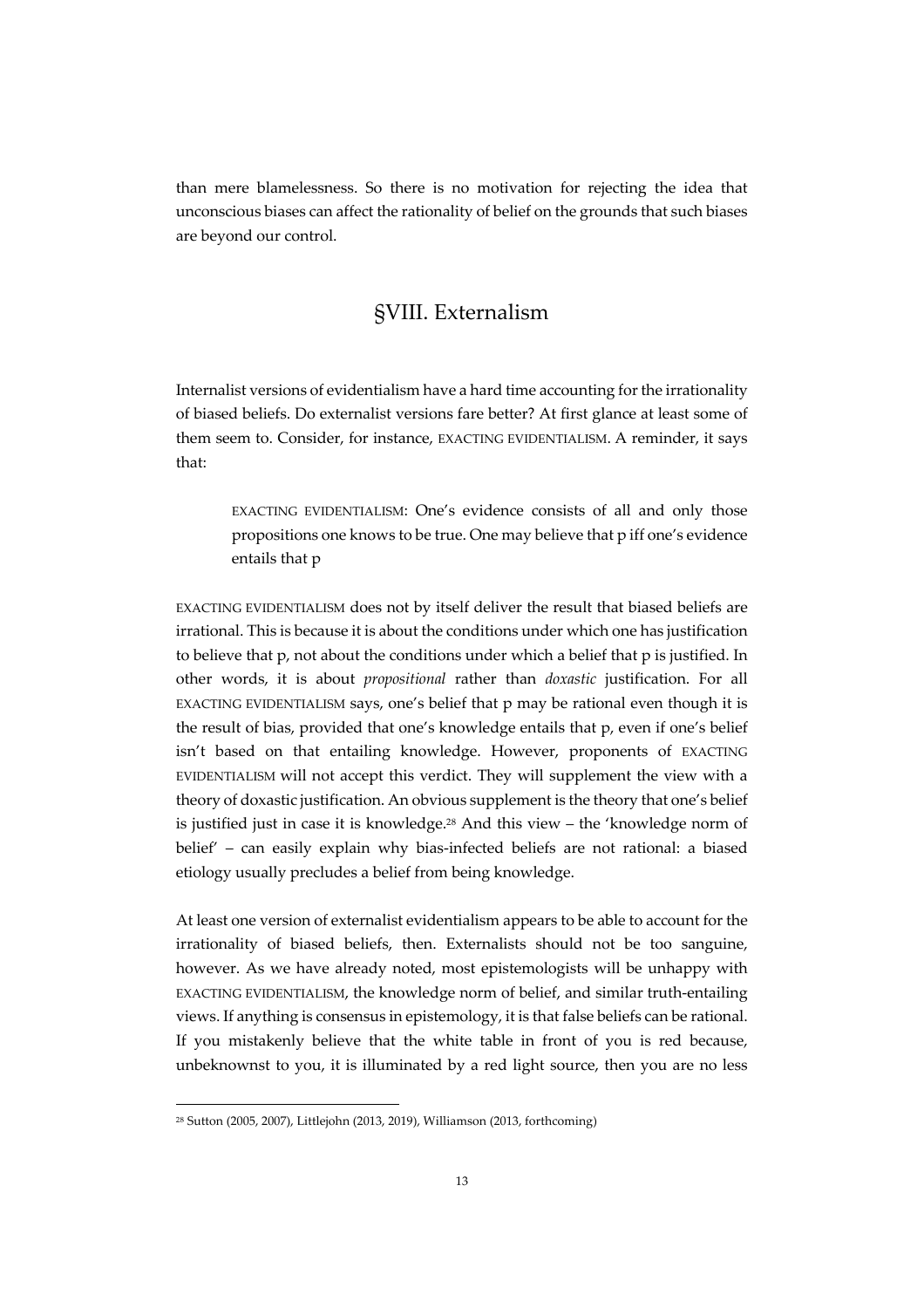rational than your counterpart in the next room who is looking at a red table. If EXACTING EVIDENTIALISM and the knowledge norm are taken to be claims about *rationality*, then, they will be roundly rejected. If they are divorced from rationality and merely taken to be claims about what one ought to believe, then most epistemologists will reject them on the grounds that one ought to be rational.<sup>29</sup> This raises a question: is there a plausible externalist evidentialism that explains why biased beliefs are irrational whilst at the same time delivering the result that false beliefs can be rational? We should not assume a positive answer. It is incumbent on externalist evidentialists to show us that there is. Call this the 'problem of false beliefs'.

Finally, consider again one of the problems that internalist evidentialism faces: the problem of selective exposure. An evidentialism according to which one should only believe what one knows doesn't face this problem, since a belief that is the product of selective exposure to the evidence will not usually be a knowledgeable belief. However, a less demanding externalist evidentialism will face the problem. Take, for example, a view according to which one's evidence consists of one's knowledge, and one may believe that p if and only if p is sufficiently probable on one's evidence above some threshold  $n = 1$ . This view faces the problem of selective exposure as much as internalist evidentialism does. And like the internalist, the externalist will have to complicate their view in an *ad hoc* fashion to deal with it.

### §IX. Alternatives

Whether it is given an internalist or an externalist spin, evidentialism struggles to handle bias. Internalist evidentialists face the problem of inaccessibility, the problem of laundered biases, and the problem of selective exposure. Externalist evidentialists fare somewhat better, but still face the problem of selective exposure and also face the problem of false beliefs. In light of all this, it is tempting to think that we should give up evidentialism altogether. But are there non-evidentialist theories that do better?

<sup>29</sup> One consequence of demanding views like EXACTING EVIDENTIALISM and the knowledge norm is that one ought sometimes to have irrational beliefs (Hughes 2017, 2019b). Elsewhere I have argued that the best solution to this problem is to accept that there can be epistemic dilemmas: situations in which one is subject to conflicting epistemic requirements. See Hughes (2019a).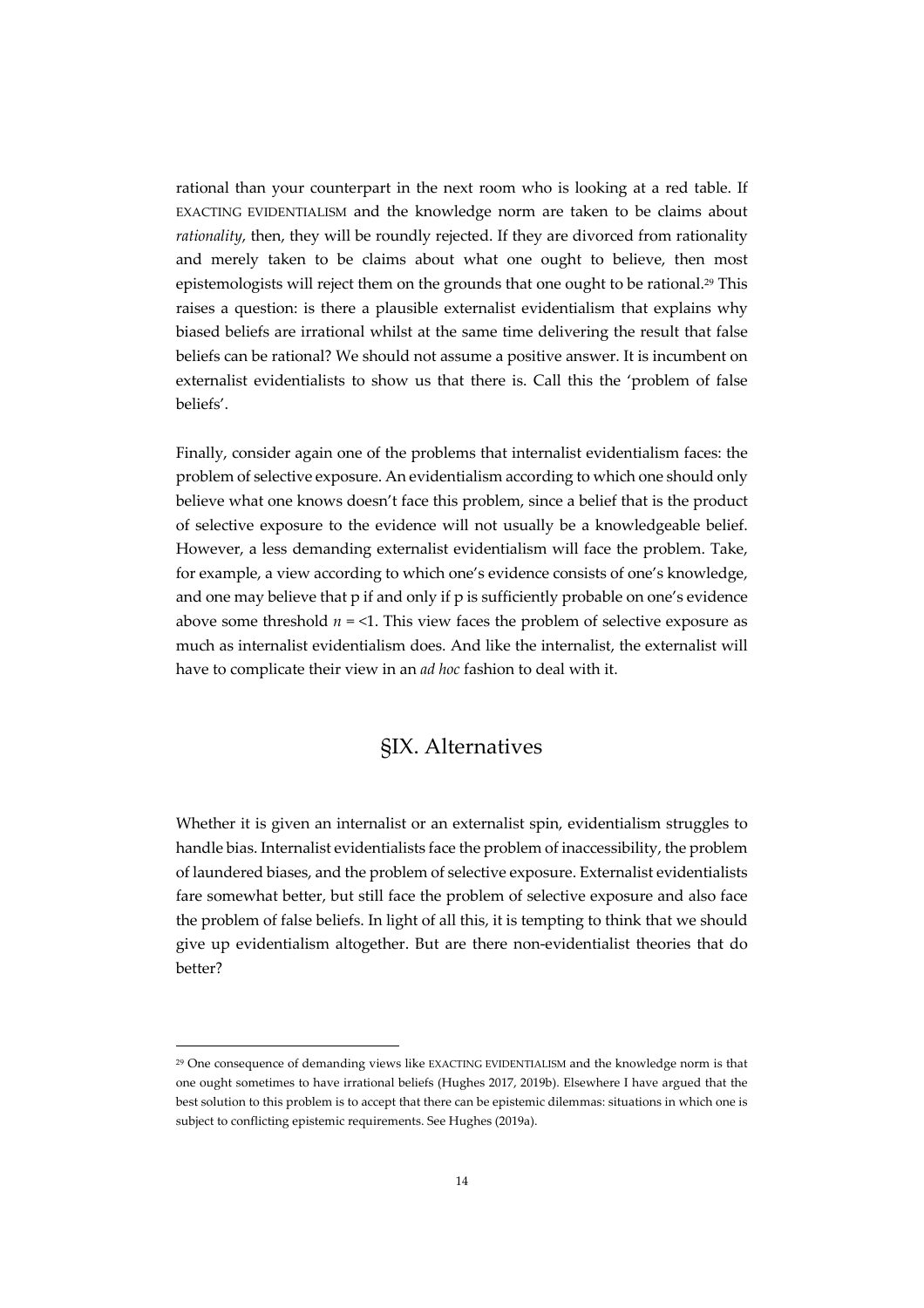It seems that there are. Consider *dispositionalism*. This is the view that whether a belief is rational or not depends on the dispositions that it manifests. Maria Lasonen-Aarnio argues that a belief is rational just in case it manifests a disposition that is conducive to knowledge: the disposition results in knowledge across a range of normal cases.30 Lasonen-Aarnio argues that your belief that the table in the room is red is rational since it is the result of a knowledge-conducive disposition: in the relevant counterfactual worlds, you would have only believed that the table is red if you had known that it is red. We can plausibly add that those beliefs of Blixa's that are the result of the influence of hindsight, confirmation, or implicit bias are *not* the manifestation of knowledge-conducive dispositions. Blixa forms (and would form) these beliefs even when they do not amount to knowledge. If so, then dispositionalism is able to account for the irrationality of biased beliefs and to solve the problem of false beliefs. It also solves the problem of selective exposure without having to resort to *ad hoc* manoeuvres. A belief that is caused or sustained by selective exposure to the evidence, it is natural to think, is likewise not a belief that manifests a knowledge-conducive disposition. Other theories, such as those that focus on epistemic virtues may also be capable of solving these problems whilst marking biased beliefs as irrational.<sup>31</sup> We should investigate and find out.

# §X. Conclusion

The possibility of unconscious cognitive biases has significant implications for epistemology. The irrationality of beliefs influenced by such biases cannot be explained by internalist evidentialism and raises significant challenges for externalist evidentialism. By contrast, at least some non-evidentialist theories handle them smoothly.

### §XI. References

Arkes, H. Faust, D. Guilmette, T. & Hart, K. 1988. "Eliminating the hindsight bias" *Journal of Applied Psychology* Vol 73(2): 305-307

<sup>30</sup> Lasonen-Aarnio (2010, forthcoming). See also Williamson (2017, forthcoming)

<sup>31</sup> E.g. Sosa (2007).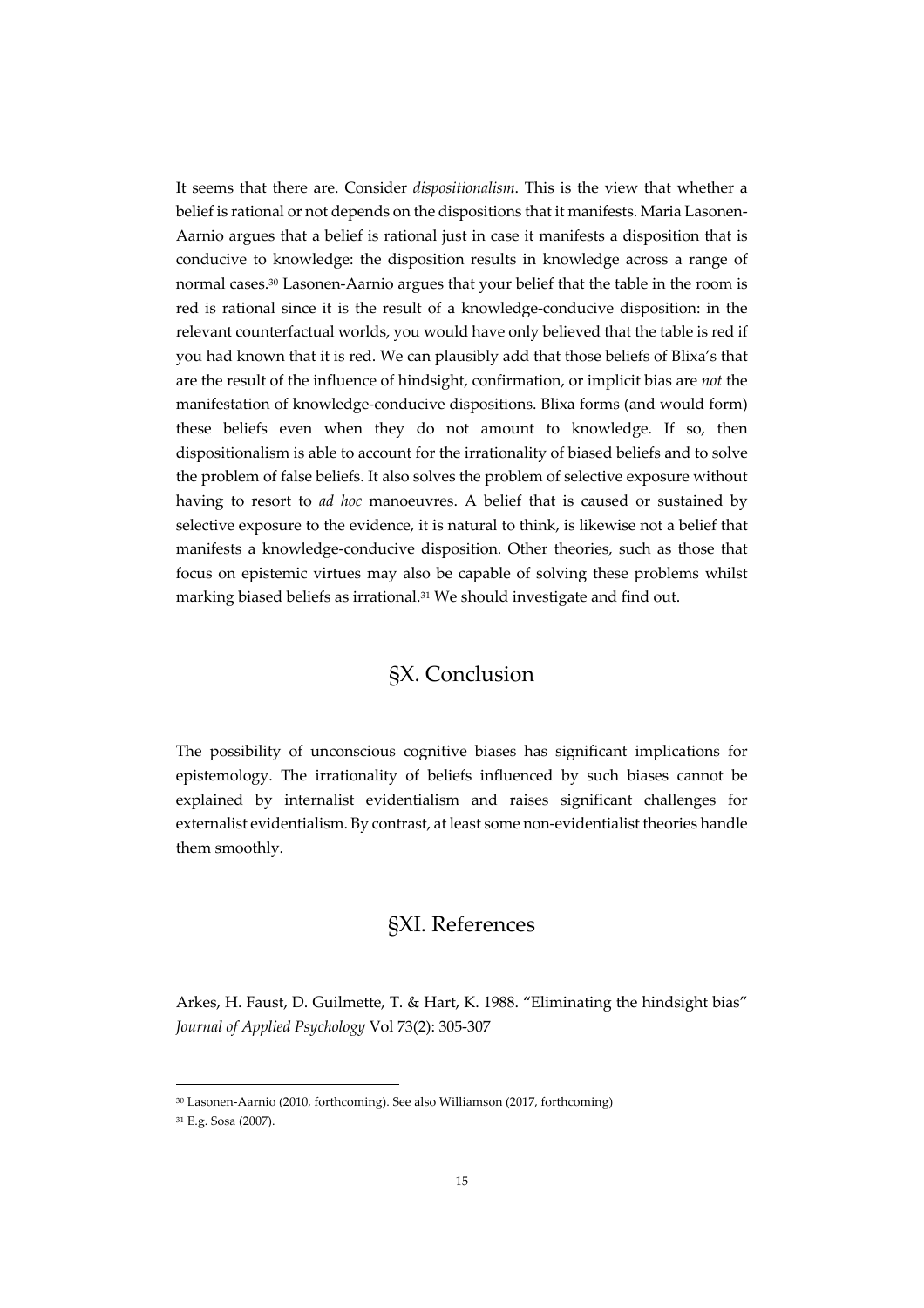Bacon, F. 2008. *The New Organon*. Cambridge Texts in History of Philosophy, Cambridge University Press.

Baehr, J. 2011. "Evidentialism, Vice, and Virtue" in Dougherty, T (ed.) *Evidentialism and its Discontents*. Oxford University Press

Bernstein, D. 2011. "Hindsight bias from 3 to 95 years of age" J Exp Psychol Learn Mem Cogn. Vol 37(2): 378-391

Bishop, M. 2000. "In Praise of Epistemic Irresponsibility" *Synthese* Vol. 122(1/2): 179- 208

Bishop, M. & Trout, JD. 2004. *Epistemology and the Psychology of Human Judgement,* Oxford University Press

Brownstein, M. 2019. Implicit Bias. Zalta E. (ed.) *The Stanford Encyclopedia of Philosophy*

Camerer, C. *et al.* 2018. "Evaluating the replicability of social science experiments in *Nature* and *Science* between 2010 and 2015" *Nature Human Behaviour* 2: 637-644

Cohen, S. & Comesana, J. 2013b, "Williamson on Gettier Cases in Epistemic Logic and the Knowledge Norm for Rational Belief: A Reply to a Reply to a Reply" in *Inquiry: An Interdisciplinary Journal of Philosophy* Vol. 56 (4). pp. 400-415

Cohen, S. & Comesana, J. forthcoming. "Rationality and Truth" in Dutant, J. & Dorsch, F. (eds.) *The New Evil Demon*. Oxford University Press

Conee, E. & Feldman, R. 2004. *Evidentialism: Essays in Epistemology*. Oxford University Press

Conee, E. & Feldman, R. (2011). "Response to Baehr" Dougherty, T (ed.) *Evidentialism and its Discontents*. Oxford University Press

Dorst, K. manuscript. "Rational Polarization"

Dougherty, T. 2011. *Evidentialism and its Discontents*. Oxford University Press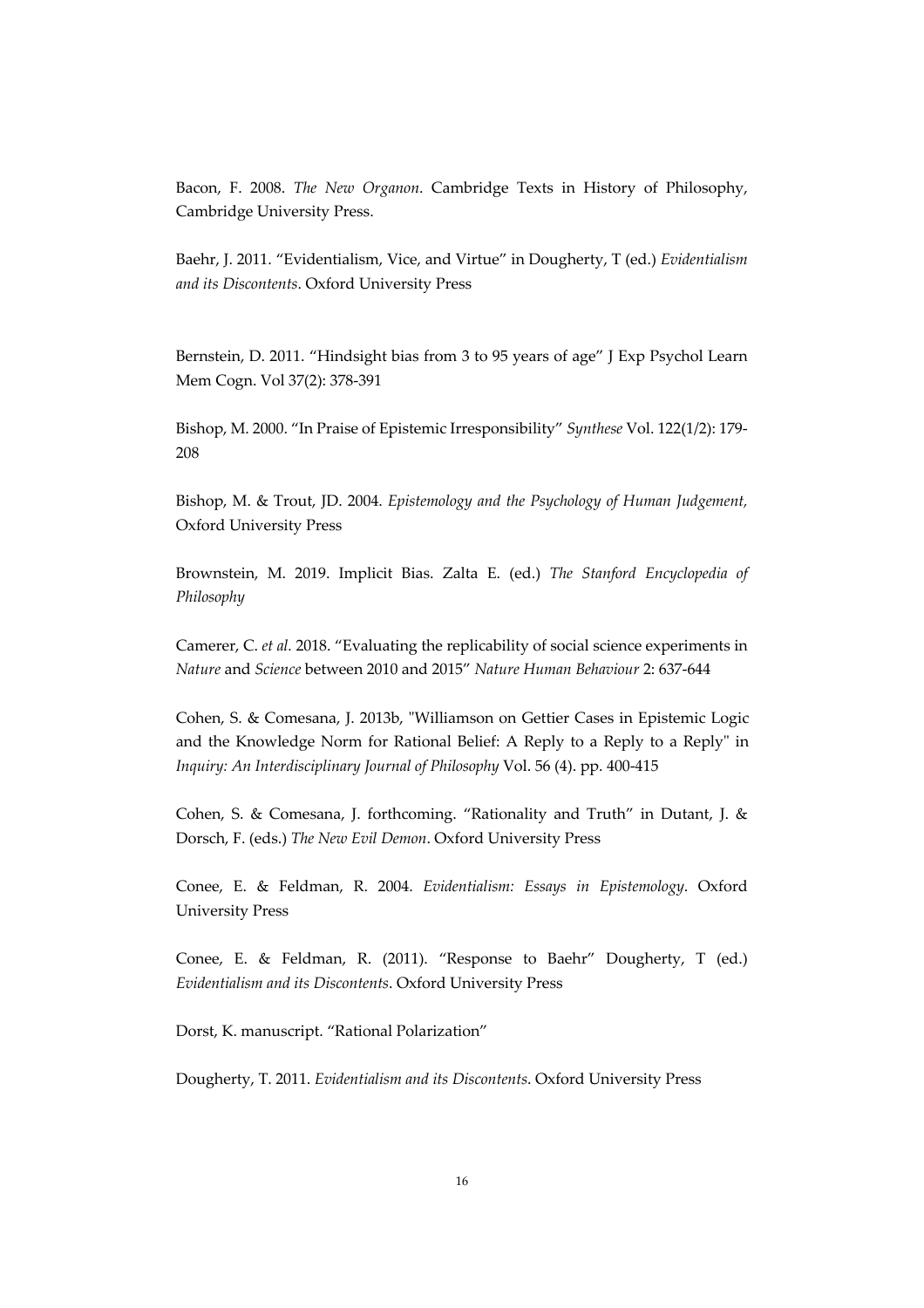Fischhoff, B. Gonzalez, R. Lerner, J. & Small, D. 2005. "Evolving Judgements of Terror Risks: Foresight, Hindsight, and Emotion" J Exp Psychol Appl. Vol 11(2): 124- 139

Flores, C. & Woodard, E. manuscript. "Epistemic Vigilance: In Defense of a Norm on Evidence-Gathering"

Gigerenzer, G, *et al.* 2001. *Simple Heuristics That Make Us Smart*. Oxford University Press

Gilovich, T. Griffin, D. & Kahneman, D. (eds.) 2002 *Heuristics and Biases: The Psychology of Intuitive Judgement*. CUP

Greco, J. 2005. "Justification is not Internal" in *Contemporary Debates in Epistemology*. Blackwell.

Hedden, B. 2019. "Hindsight Bias is not a Bias" *Analysis* Vol. 79(1): 52-61

Hughes, N. 2017. "No Excuses: Against the Knowledge Norm of Belief" *Thought* Vol. 6(3): 157-166

Hughes, N. 2019a. "Dilemmic Epistemology" *Synthese.* Vol. 196(10): 4059-4090

Hughes, N. 2019b. "Uniqueness, Rationality, and the Norm of Belief" *Erkenntnis.* Vol 84(1): 57-75

Kelly, T. 2008. "Disagreement, Dogmatism, and Belief Polarization" *Journal of Philosophy*. Vol 105(10): 611-633

Kornblith, H. 2012. *On Reflection*. Oxford University Press

Lasonen-Aarnio, M. 2010. "Unreasonable Knowledge" *Philosophical Perspectives*. Vol. 24: 1-21

Lasonen-Aarnio, M. 2019. "Guidance, Epistemic Filters, and Non-Accidental Ought-Doing" *Philosophical Issues*, Vol. 29 (1): 172-183

Lasonen-Aarnio, M. forthcoming. "Virtuous Failure and Victims of Deceit" in Dutant, J. & Dorsch, F. (eds.) *The New Evil Demon*. Oxford University Press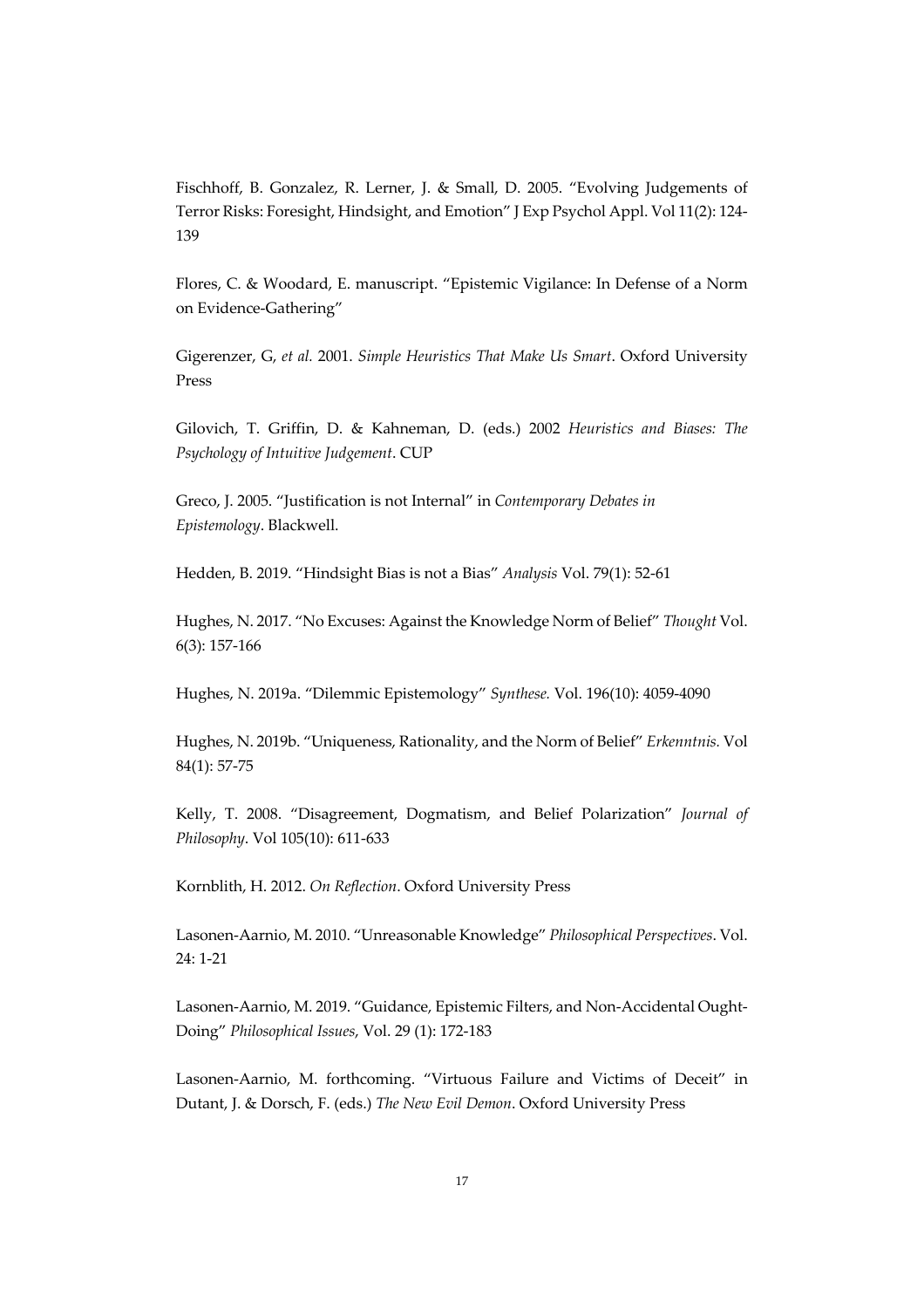Littlejohn, C. 2013. "The Russellian Retreat" *Proceedings of the Aristotelian Society*. Vol. 113(3): 293-320

Littlejohn. C. forthcoming "A plea for epistemic excuses" in Dutant, J. & Dorsch, F. (eds.) *The New Evil Demon*. Oxford University Press

Miracchi, L. 2019. "When Evidence Isn't Enough: Suspension, Evidentialism, and Knowledge-First Virtue Epistemology" *Episteme* Vol. 16: 413-437

Nabokov, V. 1948. "Signs and Symbols" *The New Yorker* May 15th 1948

Nickerson, R. 1998. "Confirmation bias: A ubiquitous phenomenon in many guises". *Review of General Psychology*. Vol 2(2): 175–220.

Payne, Keith B. 2001. "Prejudice and perception: The role of automatic and controlled processes in misperceiving a weapon", *Journal of Personality and Social Psychology*. Vol: 81: 181–192.

Peecher, M. & Piercey, D. 2010. "Judging Audit Quality in Light of Adverse Outcomes: Evidence of Outcome Bias and Reverse Outcome Bias" *Contemporary Accounting Research*. Vol. 25(1): 243-274

Piller, C. 2016. "Evidentialism, Transparency and Commitments" *Philosophical Issues*. Vol. 26(1): 332-350

Plous, S, 1991. "Biases in the assimilation of technological breakdowns: Do accidents make us safer?" Journal of Applied Social Psychology. Vol. 21(13): 1058–1082

Pohl, RF. Bender, M. & Lachmann, G. 2002. "Hindsight bias around the world" *Exp Psychol*. Vol 49(4): 270-282

Pronin, E. 2009. "The Introspection Illusion" in Zannam MP. (ed.) *Advances in experimental social psychology*. Vol. 41: 1-68

Puddifoot, K. 2016. "Accessibilism and Implicit Bias" *Pacific Philosophical Quarterly*. Vol. 97(3): 421-434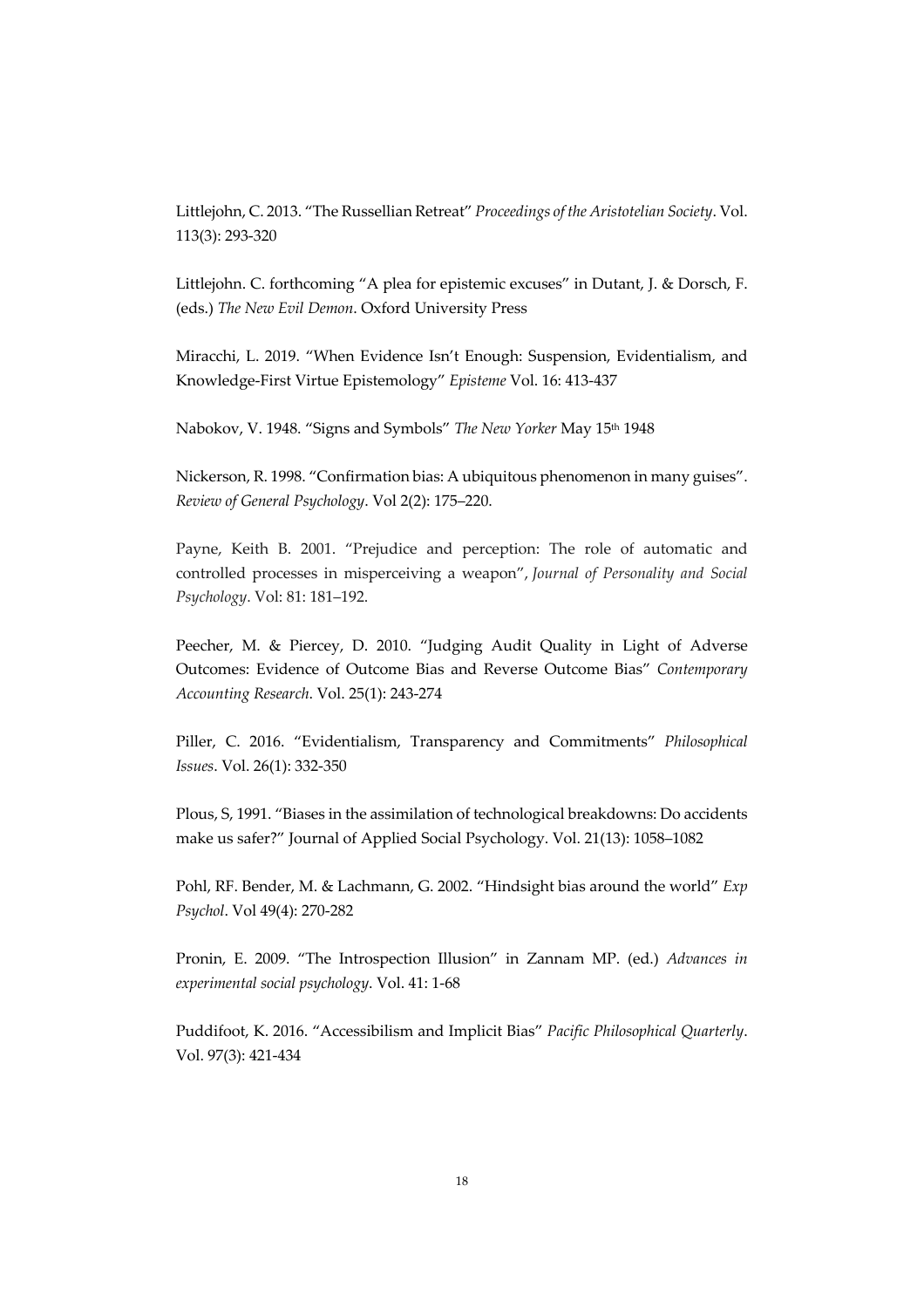Quattrociocchi, W, Scala, A, & Sunstein, S. 2016 "Echo Chambers on Facebook" Available at http://dx.doi.org/10.2139/ssrn.2795110

Roese, N. & Vohs, K. 2012. "Hindsight Bias" *Perspectives on Psychological Science*. Vol 7(5): 411-426

Salow, B. 2017. "The Externalist's Guide to Fishing For Compliments" *Mind*. Vol. 127(507): 691-728

Saul, J. 2013. "Scepticism and Implicit Bias" *Disputatio*. Vol 37: 243-263

Siegel, S. 2017. *The Rationality of Perception*. Oxford University Press

Smithies, D. 2019. *The Epistemic Role of Consciousness*. Oxford University Press

Sosa, E. 2007. *A Virtue Epistemology*. Oxford University Press

Srinivasan, A. 2015. "Normativity Without Cartesian Privilege" *Philosophical Issues* Vol. 25 (1): 273-299

Srinivasan, A. forthcoming. "Radical Externalism" *The Philosophical Review*

Sutton, J. 2005. "Stick To What You Know" *Nous.* Vol 39(3): 359-396

Sutton, J. 2007. *Without Justification*. MIT Press.

Sweeney, P. & Gruber, K. 1984. "Selective Exposure: Voter Information Preferences and the Watergate Affair" *Journal of Personality and Social Psychology*. Vol. 46(6): 1208- 1221

Williamson, T. 2013, "Response to Cohen, Comesana, Goodman, Nagel, and Weatherson on Gettier cases in Epistemic Logic" in *Inquiry: An Interdisciplinary Journal of Philosophy* Vol. 56 (1). pp. 77-96

Williamson, T. forthcoming. "Justifications, excuses, and sceptical scenarios" in Dutant, J. & Dorsch, F. (eds.) *The New Evil Demon*. Oxford University Press

Williamson, T. 2017. "Ambiguous Rationality". *Episteme*. Vol. 14(3): 263-274